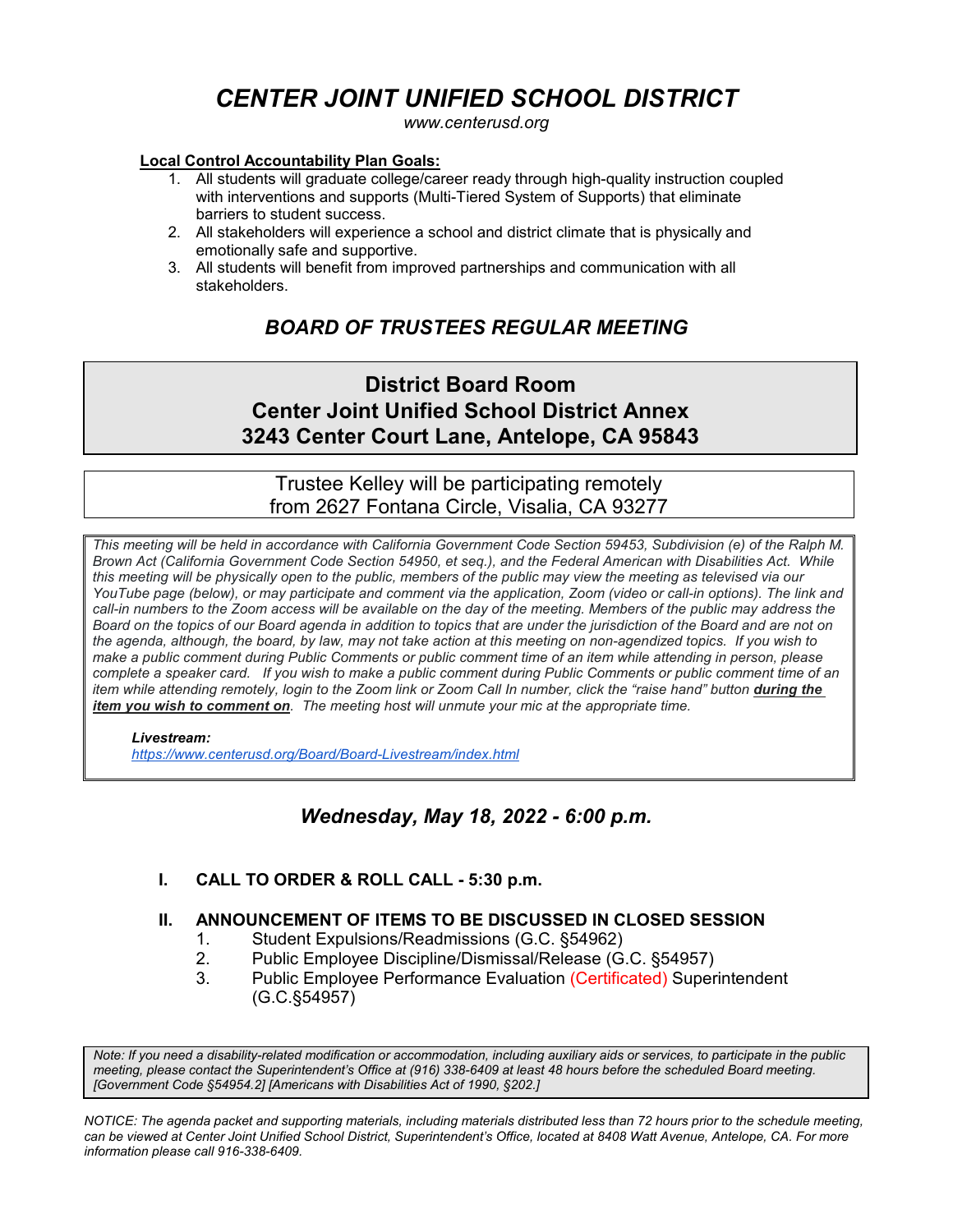# **III. PUBLIC COMMENTS REGARDING ITEMS TO BE DISCUSSED IN CLOSED SESSION**

 **IV. CLOSED SESSION -** *5:30 p.m.*

# **V. OPEN SESSION - CALL TO ORDER -** *6:00 p.m.*

# **VI. FLAG SALUTE**

*In recognition of free speech and the following board agenda item, we welcome all and would like to note that saying the pledge of allegiance is not a requirement to participate in the business of this public board. If you do not say the pledge for religious, political, social, or personal reasons, you are most welcome here as an equal participant in the business of this board.*

| VII.                    | ANNOUNCEMENT OF ACTION TAKEN IN CLOSED SESSION<br>Info/Action |                                                                                                                                                                                                                                                                                                                                                                                                                                                                                                                                      |                               |  |  |  |
|-------------------------|---------------------------------------------------------------|--------------------------------------------------------------------------------------------------------------------------------------------------------------------------------------------------------------------------------------------------------------------------------------------------------------------------------------------------------------------------------------------------------------------------------------------------------------------------------------------------------------------------------------|-------------------------------|--|--|--|
| VIII.                   | <b>ADOPTION OF AGENDA</b><br>Action                           |                                                                                                                                                                                                                                                                                                                                                                                                                                                                                                                                      |                               |  |  |  |
| IX.                     | 1.<br>2.                                                      | <b>ORGANIZATION REPORTS</b> (3 minutes each)<br><b>CUTA - Venessa Mason, President</b><br>CSEA - Niesha Harris, President                                                                                                                                                                                                                                                                                                                                                                                                            | Info                          |  |  |  |
| Χ.<br>Curr & Instr<br>↓ | 1.<br>2.                                                      | <b>REPORTS/PRESENTATIONS</b> (8 minutes each)<br>Diversity in Elementary Curriculum: English Language Arts - Mike Jordan<br>I-Ready Spring Scores - Mike Jordan                                                                                                                                                                                                                                                                                                                                                                      | Info                          |  |  |  |
| XI.<br>Facilities & Op. | 1.                                                            | <b>COMMITTEE UPDATES</b> (8 minutes each)<br><b>Facilities Update</b> - Richard Putnam                                                                                                                                                                                                                                                                                                                                                                                                                                               | Info                          |  |  |  |
| XII.                    |                                                               | <b>COMMENTS FROM THE AUDIENCE REGARDING ITEMS NOT ON</b><br><b>THE AGENDA</b><br>Anyone may address the Board regarding any item that is within the Board's subject matter<br>jurisdiction. However, the Board may not discuss or take action on any item which is not on<br>this agenda except as authorized by Government Code Section 54954.2. A speaker shall be<br>limited to 3 minutes (Board Policy 9323). All public comments on items listed on this agenda<br>will be heard at the time the Board is discussing that item. | Public<br>Comments<br>Invited |  |  |  |
| XIII.                   |                                                               | Action<br><b>CONSENT AGENDA</b> (5 minutes)<br>NOTE: The Board will be asked to approve all of the following items by a single vote, unless any<br>member of the Board asks that an item be removed from the consent agenda and considered and<br>discussed separately.                                                                                                                                                                                                                                                              |                               |  |  |  |
| Governance<br>↓         | 1.<br>2.<br>3.                                                | Approve Adoption of Minutes from April 20, 2022 Regular Meeting<br>Approve Adoption of Minutes from April 23, 2022 Board Workshop<br>Approve 2022-2023 Agreement for Special Services - Legal Fees with Atkinson,<br>Andelson, Loya, Ruud & Romo, Attorneys at Law                                                                                                                                                                                                                                                                   |                               |  |  |  |
| Personnel<br>↓          | 4.<br>5.<br>6.                                                | <b>Approve Classified Personnel Transactions</b><br><b>Approve Certificated Personnel Transactions</b><br>Approve Updated and Revised Job Description: English Language Development<br>(ELD) Teacher (Formerly called English Language Resource Teacher - ELRT)                                                                                                                                                                                                                                                                      |                               |  |  |  |
| Spec Ed                 | 7.                                                            | Approve Professional Service Agreement - Addendum: Jamie Holmes, ATX<br>Learning Group                                                                                                                                                                                                                                                                                                                                                                                                                                               |                               |  |  |  |
| Curr & Instr            | 8.<br>9.                                                      | Approve Curriculum Materials for Use in 2022-23 School Year<br>Approve Memorandum of Understanding Agreement #23004 - SCOE McGraw<br>Hill Wonders K-6 Teacher Training                                                                                                                                                                                                                                                                                                                                                               |                               |  |  |  |
|                         | 10.                                                           | Approve CORE - Elementary Teacher K-6 Grade Online Academy &<br>Professional Development Summer Learning Opportunities                                                                                                                                                                                                                                                                                                                                                                                                               |                               |  |  |  |
|                         | 11.                                                           | Approve 2022/2023 Contract with Dr. Robert A. Hoffman O.D. MCT Vision<br>Screening                                                                                                                                                                                                                                                                                                                                                                                                                                                   |                               |  |  |  |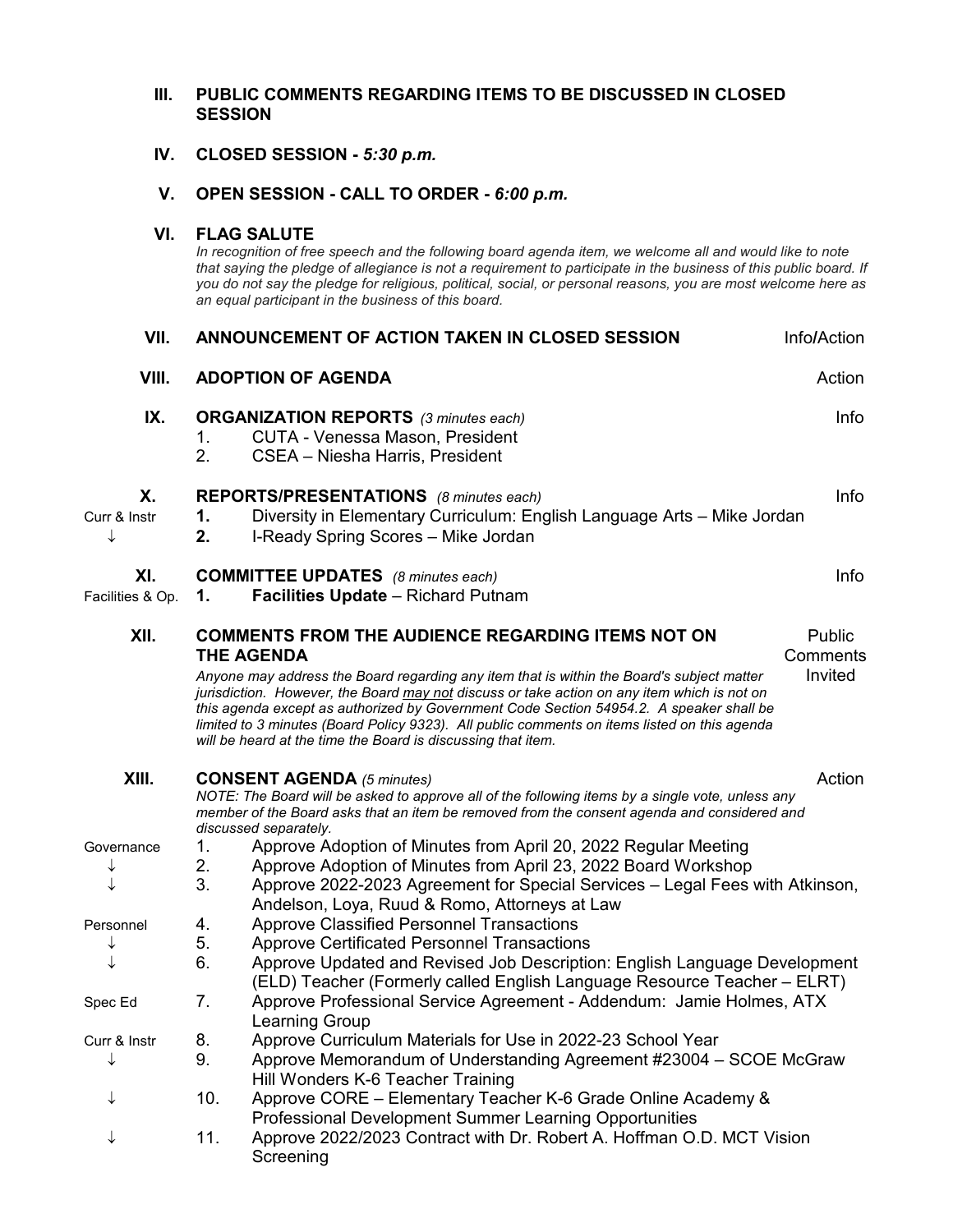| ↓                | 12. | Approve Professional Service Agreement: Document Tracking Services                                                                                                                                                                                                                                                                                                                                                                                                                                                                                                                                                                                           |        |  |
|------------------|-----|--------------------------------------------------------------------------------------------------------------------------------------------------------------------------------------------------------------------------------------------------------------------------------------------------------------------------------------------------------------------------------------------------------------------------------------------------------------------------------------------------------------------------------------------------------------------------------------------------------------------------------------------------------------|--------|--|
|                  | 13. | Approve Out-of-State Travel for College Prep Math (CPM) Inspiration and Ideas<br>Implementation Course in Salt Lake City, Utah: M. Allred & S. Cline, Riles MS                                                                                                                                                                                                                                                                                                                                                                                                                                                                                               |        |  |
|                  | 14. | Approve Memorandum of Understanding with Sacramento Children's Home<br>(SCH) to Continue to Deliver Evidence-based Curricula Focused on Teaching<br>Interpersonal Problem Solving and Conflict Resolution Skills Necessary to<br><b>Interact Positively and Safely</b>                                                                                                                                                                                                                                                                                                                                                                                       |        |  |
| ↓                | 15. | Ratify Professional Services Agreement: Jose DiGregorio                                                                                                                                                                                                                                                                                                                                                                                                                                                                                                                                                                                                      |        |  |
| $\downarrow$     | 16. | Approve FBLA Trip: FBLA (Future Business Leaders of America) Leadership<br>Summit at Moorpark College                                                                                                                                                                                                                                                                                                                                                                                                                                                                                                                                                        |        |  |
| ↓                | 17. | Approve Algebra Waiver for students with an IEP Who Qualify                                                                                                                                                                                                                                                                                                                                                                                                                                                                                                                                                                                                  |        |  |
| Facilities & Op. | 18. | Approve Contract by and between BRCO Constructors Inc. and Center Joint<br>Unified School District to Provide Construction Services for the New Computer<br>Technical and Construction Trades Buildings at Center High School                                                                                                                                                                                                                                                                                                                                                                                                                                |        |  |
| <b>Business</b>  | 19. | Approve T-Mobile Cell Tower Agreement                                                                                                                                                                                                                                                                                                                                                                                                                                                                                                                                                                                                                        |        |  |
| ↓                | 20. | Approve Resolution #26/2021-22: Committed Fund Balance Designation                                                                                                                                                                                                                                                                                                                                                                                                                                                                                                                                                                                           |        |  |
| ↓<br>↓           | 21. | Approve Payroll Orders: July 2021 - April 2022                                                                                                                                                                                                                                                                                                                                                                                                                                                                                                                                                                                                               |        |  |
|                  | 22. | Approve Supplemental Agenda (Vendor Warrants): April 2022                                                                                                                                                                                                                                                                                                                                                                                                                                                                                                                                                                                                    |        |  |
| XIV.             |     | <b>BUSINESS ITEMS</b>                                                                                                                                                                                                                                                                                                                                                                                                                                                                                                                                                                                                                                        |        |  |
| Governance       | А.  | <b>First Reading: Board Policy 0415 - Equity in Education</b><br>The Board met on April 23, 2022 to discuss and put together a policy<br>regarding Equity. The document included in the packet is the outcome<br>of that workshop.                                                                                                                                                                                                                                                                                                                                                                                                                           | Action |  |
| ↓                | В.  | <b>WestEd - Diversity, Equity, and Inclusion</b><br>The district, through board direction, has been pursuing contracting with an<br>outside organization to provide training to all staff members around culturally<br>responsive practices. District staff has been pursuing this with multiple<br>organizations and as a result of this research have determined that before<br>we can establish specific trainings, we need to set a foundation for this work.<br>This effort is not a one-time professional development class, but rather a<br>multi-year process to develop a system-wide change to better serve our<br>students, staff, and community. | Action |  |
|                  | C.  | Resolution #25/2021-2022: Resolution of the Board of Trustees of<br>the Center Joint Unified School District Adopting a Proposal to Limit<br>the Number of Consecutive Terms a Member of the Governing Board<br>May Serve, Ordering an Election on the Proposal, Establishing<br>Specifications of the Election Order, and Requesting Consolidation<br>with Other Elections Occurring on November 8, 2022                                                                                                                                                                                                                                                    | Action |  |
| Curr & Instr     | D.  | A-G Completion Improvement Grant Plan<br>The purpose of the A-G Completion Improvement Grant is to provide<br>additional supports to help increase the number of high school students,<br>particularly unduplicated students, who graduate from high school with<br>A-G eligibility.                                                                                                                                                                                                                                                                                                                                                                         | Action |  |
| Governance       | Е.  | First Reading: Board Bylaw 9005.1 - Governance Standards:<br><b>Censure and Procedures</b><br>It was requested that the Board develop and consider adopting a policy on<br>censure. The board does not currently have a censure policy.                                                                                                                                                                                                                                                                                                                                                                                                                      | Action |  |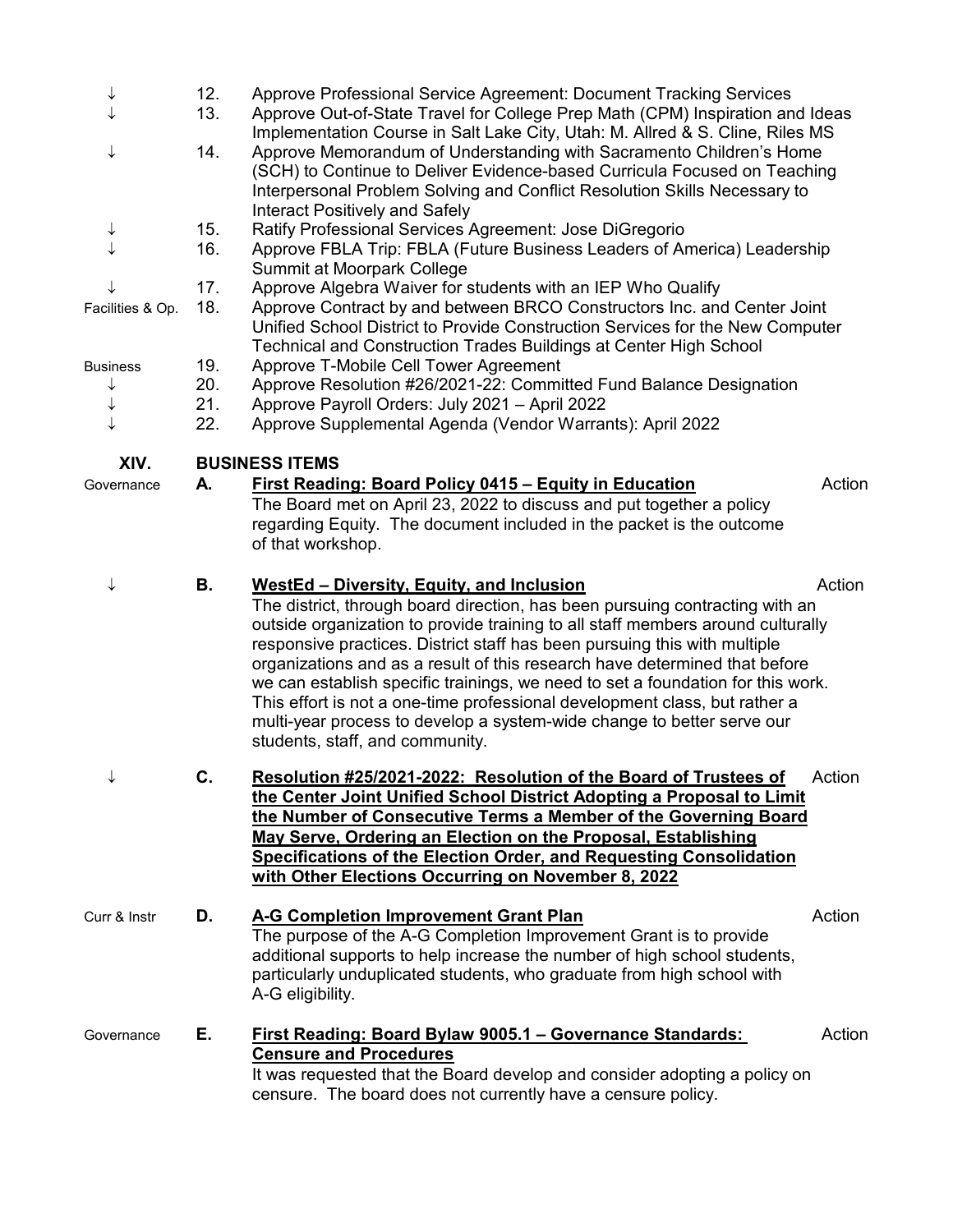# ↓ **F. First Reading: Policies, Regulations and Exhibits** Action

# **Board Policy 0420.42 - Charter School Renewal**

Policy updated to reflect **NEW LAW (AB 130, 2021)** which extends the term by two years for all charter schools whose term expires on or between January 1, 2022 and June 30, 2025 and requires, for renewals and denials, that the most recent years for which state data is available preceding the renewal or denial decision be used in determining whether specified criteria are met if the two consecutive years preceding the renewal or denial include the 2019-20 or 2020-21 school year. Policy also updated for clarity and consistency with law.

## **Administrative Regulation 3515.6 - Criminal Background Check for Contractors**

Regulation updated to reflect **NEW LAW (AB 130, 2021)** which requires any entity, including a sole proprietor, that has a contract with a district to ensure that employees who interact with students outside of the immediate supervision and control of the student's parent/guardian or school staff have a valid criminal records summary and to immediately provide any subsequent arrest and conviction information received pursuant to the subsequent arrest service. Regulation also updated to delete the list of service providers as the services in Items #1-5 are no longer listed in law and the services in Item #6 regarding the construction, reconstruction, rehabilitation, or repair of a school facility are considered in another portion of the regulation, delete material regarding an exception for employees with limited contact with students as it is no longer provided for in law, generalize information regarding steps that may be taken to protect the safety of students who may come in contact with employees of contracting entities, and rearrange placement of material for clarity and context.

## **Board Policy 4030 - Nondiscrimination in Employment**

Policy updated to reflect **NEW LAW (SB 331, 2021)** which makes unlawful a district's use of a nondisparagement agreement or other document that would deny an employee the right to disclose information about unlawful acts in the workplace, in exchange for a raise or bonus, with respect to any complaint or claim that involves workplace harassment or discrimination, not just those relating to sexual harassment or sexual assault. Policy also updated to reflect **NEW LAW (SB 807, 2021)** that makes it an unlawful employment practice for an employer to fail to maintain certain records in accordance with law, particularly when a workplace discrimination or harassment complaint has been filed with the California Department of Fair Employment and Housing.

#### **Exhibit(1) 4112.9/4212.9/4312.9 - Employee Notifications**

Exhibit updated to add employee notifications related to (1) receipt of written notification that minor student has committed a felony or misdemeanor involving specified offenses; (2) duties of the district liaison for homeless students; (3) termination of services of certificated permanent or probationary employee when, during the time between five days after the enactment of an annual Budget Act and August 15 of the fiscal year to which the Budget Act applies, the Board determines that the district's local control funding formula apportionment per unit of ADA for that fiscal year has not increased by at least two percent; (4) receipt of transfer student record regarding acts that resulted in suspension or expulsion; and (5) disclosure of document identifying an employee who is a victim of domestic violence. Exhibit also updated to reflect **NEW LAW (AB 438, 2021)** regarding classified employees who are laid off due to lack of work or lack of funds, and classified employees whose positions must be eliminated due to expiration of a specially funded program.

#### **Board Policy 4141.6/4241.6 - Concerted Action/Work Stoppage**

Policy updated to reflect **NEW LAW (AB 237, 2021)** which prohibits public employers from discontinuing employer contributions for health care or other medical coverage for employees who are participating in an authorized strike, as defined in law.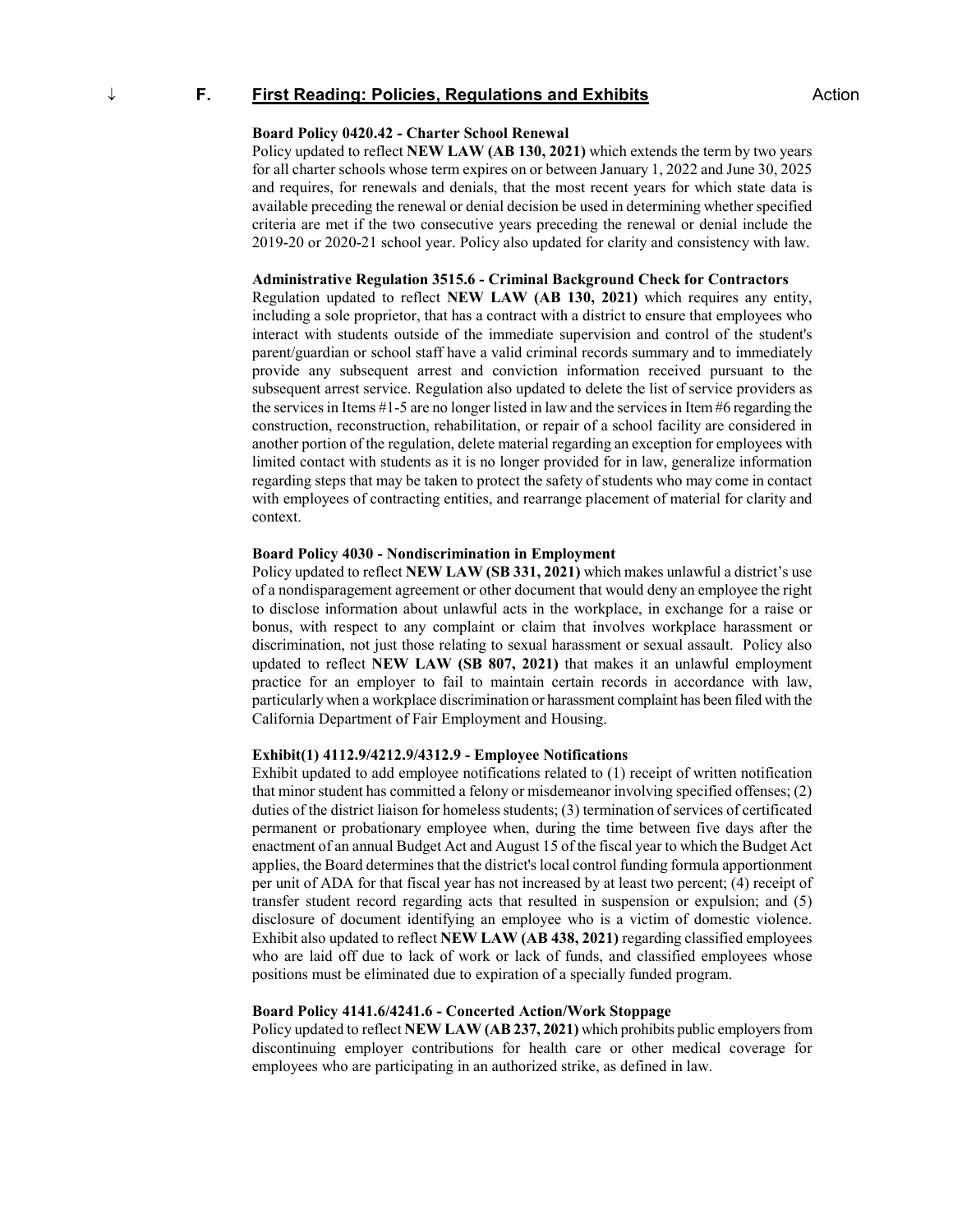# **Administrative Regulation 4141.6/4241.6 - Concerted Action/Work Stoppage**

Regulation updated to provide implementation language for **NEW LAW (AB 237, 2021)** which prohibits public employers from discontinuing employer contributions for health care or other medical coverage for employees who are participating in an authorized strike, as defined in law. Updated Regulation includes other consistent changes.

#### **Administrative Regulation 4217.3 - Layoff/Rehire**

Regulation updated to add descriptions to the OPTION headings for the determination of "length of service" for order of layoff purposes, reflect **NEW LAW (AB 438, 2021)** which, for both merit and non-merit districts, specifies notice requirements and hearing rights districts must provide to permanent classified employees, as defined, who are subject to layoff due to lack of work or lack of funds, including that notice be given no later than March 15, and that classified staff may be reduced due to lack of work or lack of funds when the governing board determines during the time between five days after the enactment of an annual Budget Act and August 15 of the fiscal year to which the Budget Act applies that the district's local control funding formula apportionment per unit of average daily attendance for the fiscal year of the Budget Act has not increased by at least two percent. Regulation also updated to provide material regarding a permanent classified employee's request for a hearing, including a hearing before an administrative law judge in which the board makes the final decision regarding the sufficiency of the cause and disposition of the layoff, provide material regarding final notice before May 15 to employees affected by the layoff unless a continuance is granted, add material regarding notice to affected employees when classified positions are eliminated as a result of the expiration of a specifically funded program, and include that districts may release probationary classified employees without notice or hearing for reasons other than lack of work or lack of funds.

#### **Board Policy 5111 - Admission**

Policy updated to reflect the distinction between compulsory education for students starting at age six and the requirement for districts to offer and admit students who are eligible for transitional kindergarten, delete the requirement for district enrollment applications to include information about health care options as the law requiring such information has selfrepealed, and clarify that a student's residence is a location within the district that may be verified as part of school admission requirements.

# **Administrative Regulation 5111 - Admission**

Regulation updated for consistency with **NEW LAW (AB 130, 2021)** which revises the timespans for transitional kindergarten (TK) admittance requirements to be phased in from the 2022-23 school year to the 2025-26 school year, as reflected in BP 6170.1 - Transitional Kindergarten.

# **Administrative Regulation 5113 - Absences and Excuses**

Regulation updated to reflect **NEW LAW (SB 14, 2021)** which includes an absence for the benefit of a student's mental or behavioral health within an absence due to a student's illness, and **NEW LAW (AB 516, 2021)** which includes an absence for a student's participation in a cultural ceremony or event as an excused absence. Regulation also updated for clarification and alignment with law.

# **Administrative Regulation 5125 - Student Records**

Regulation updated to enhance clarity by separating administrative guidance for requests involving changes to student records of current students and guidance related to requests for changes to gender or legal name of former students. Regulation also updated to move materials related to former students to end of regulation in new section - "Updating Name and/or Gender of Former Students."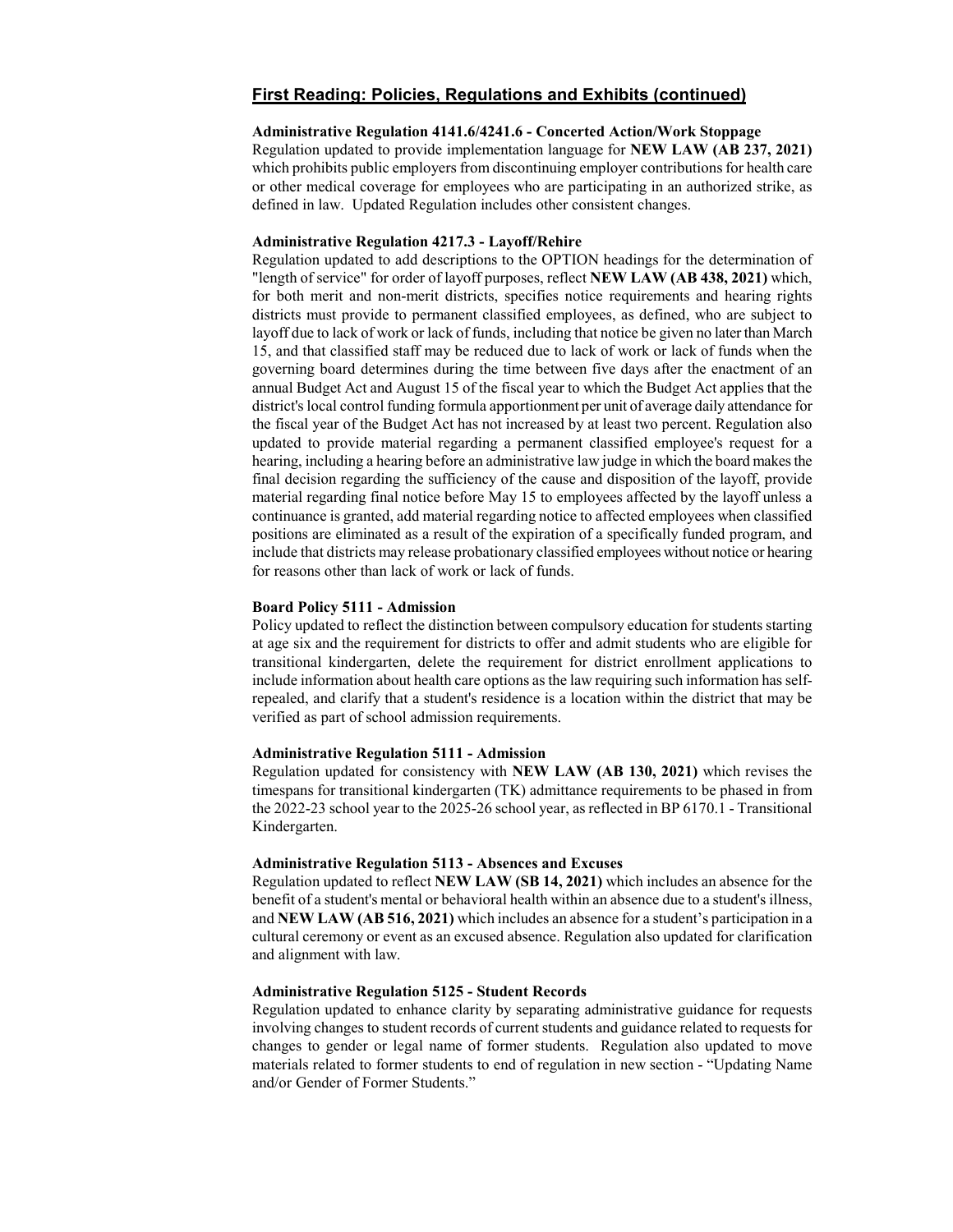#### **Administrative Regulation 5142 - Safety**

Regulation updated to reflect **NEW LAW (SB 722, 2021)** which requires any district hosting or sponsoring an on-campus event that is not part of an interscholastic athletic program in or around a swimming pool to have at least one adult with a Cardiopulmonary Resuscitation training certification present throughout the event. Updated Regulation includes minor editorial changes.

# **Exhibit(1) 5145.6 - Parental Notifications**

Exhibit updated to reflect **NEW LAW (AB 128, 2021)** which extends the suspension of certain mandated activities through the 2021-22 fiscal year. Exhibit also updated to add parental notifications related to (1) completion and submission of the Federal Application for Federal Student Aid and California Dream Act Application; (2) public hearing on alternative schedule in secondary grades; and (3) early entry to transitional kindergarten if early entry is offered. Additionally, exhibit updated to expand description regarding notifications related to (1) uniform complaint procedures; (2) student records; (3) college admission requirements; (4) transfer opportunities for foster youth, homeless youth, former juvenile court school students and children of military families through the California Community Colleges; (5) parent/guardian rights when child participates in licensed child care and development program; (6) change in service to child care or preschool services; and (7) homeless student or unaccompanied youth notices. Exhibit also updated to include additional classroom/facility notices regarding uniform complaint procedures and parental rights related to licensed child care and development centers.

# **Board Policy 5148 - Child Care and Development**

Policy updated to reflect **NEW LAW (AB 131, 2021)** which repealed the Child Care and Development Services Act from the Education Code and reenacted the laws in the Welfare and Institutions Code with responsibility for administering child care programs transferring to the California Department of Social Services (CDSS). Policy also updated to reflect **NEW LAW (AB 130, 2021)** pursuant to which a child's eligibility for transitional kindergarten may not impact family eligibility for a child care program and which requires, as a condition of funding, that a child care program that is physically closed by local or state public health order or guidance due to the COVID–19 pandemic, but funded to be operational, provide distance learning services as specified by CDSS.

## **Administrative Regulation 5148 - Child Care and Development**

Regulation updated to reflect **NEW LAW (AB 131, 2021)** which (1) repealed the Child Care and Development Services Act from the Education Code and reenacted the laws in the Welfare and Institutions Code, (2) waives fees for families receiving subsidized child care services for 2021-22, and (3) requires a California State Preschool Program or child care program to provide a parent/guardian of a child transferring to a public school with specified information.

#### **Board Policy 5148.3 - Preschool/Early Childhood Education**

Policy updated to reflect **NEW LAW (AB 131, 2021)** which amended and renumbered the statutes governing the California State Preschool Program (CSPP) within the Education Code, and to reflect **NEW LAW (AB 130, 2021)** which (1) revised the timespans for mandatory transitional kindergarten (TK) admittance requirements to be phased in starting in the 2022-23 school year to the 2025-26 school year, (2) created a grant program for the construction or modernization of new preschool classrooms pursuant to the California Preschool, Transitional Kindergarten, and Full-Day Kindergarten Facilities Grant Program, (3) requires, in combination with **NEW STATE GUIDANCE**, as a condition of funding, that a CSPP program that is physically closed by local or state public health order or guidance due to the COVID–19 pandemic, but funded to be operational, provide distance learning services as specified by the California Department of Education, (4) requires districts receiving grants through the California Prekindergarten Planning and Implementation Grant Program to develop a plan for how all children in the attendance area of the district will have access to full-day learning programs the year before kindergarten, and (5) prohibits TK **First**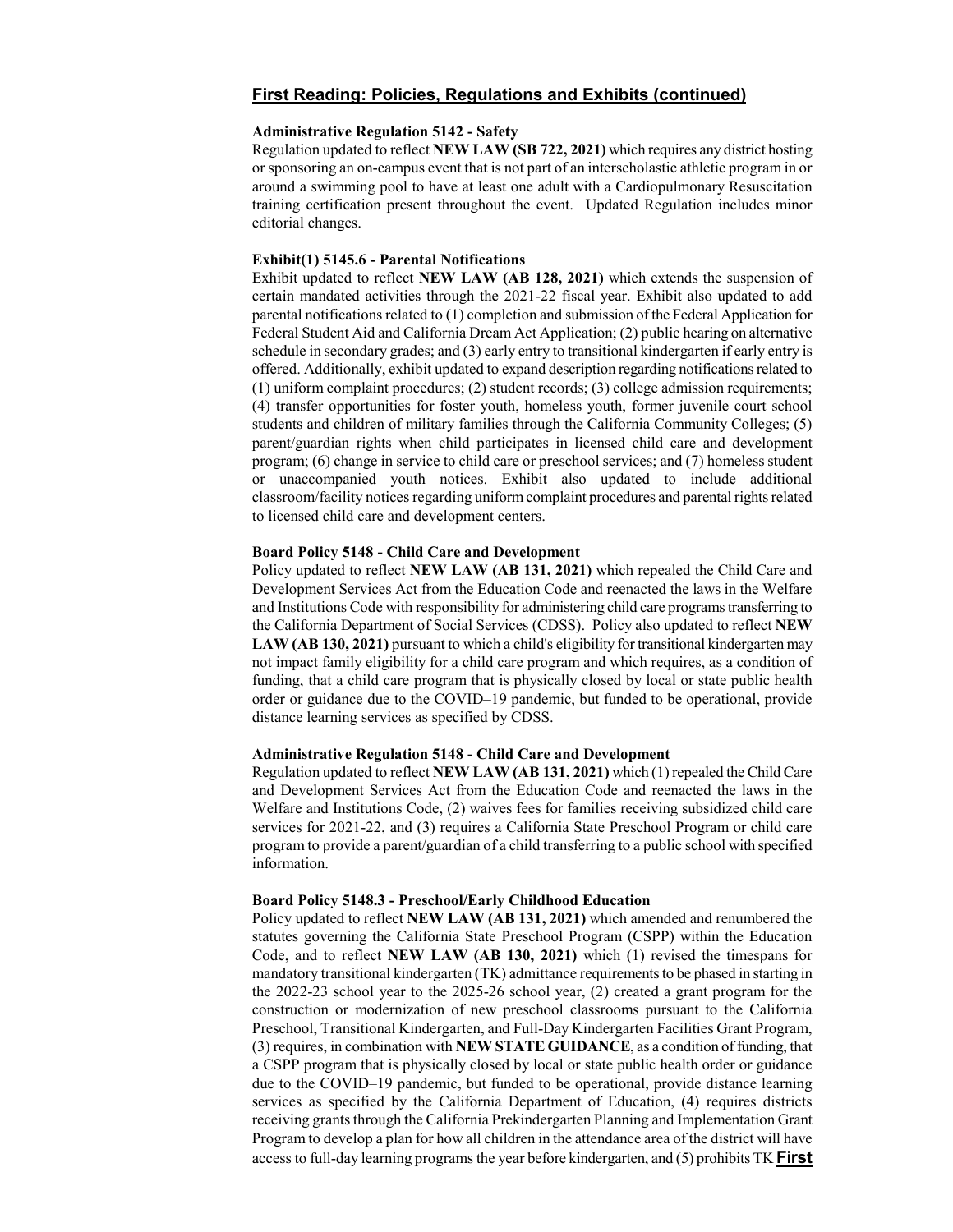eligibility from impacting family eligibility for a preschool or childcare program. Policy also updated to reflect that a CSPP program may be a part-day or full-day program and that a child under four years of age must be served in a CSPP facility licensed in accordance with Title 22 of the California Code of Regulations. Additionally, policy updated to reflect **NEW LAW (AB 1363, 2021)** which requires the quality indicators for CSPP programs to include activities and services that meet the needs of dual language learners for support in the development of their home language and English.

#### **Administrative Regulation 5148.3 - Preschool/Early Childhood Education**

Regulation updated to include definitions of three- and four-year-old children and to reflect **NEW LAW (AB 131, 2021)** which (1) amended and renumbered the statutes governing the California State Preschool Program (CSPP) within the Education Code, (2) clarifies that four-year-old children who are eligible to participate in a CSPP program include those children whose fifth birthday occurs after September 1 of the fiscal year in which they are enrolled in a CSPP program and whose parent/guardian has opted to retain or enroll the child in a CSPP program, (3) requires CSPP programs to include certain components including minimum days per year for a full-day CSPP program, (4) repeals applicable code sections, (5) revises the eligibility criteria and enrollment priorities for part-day CSPP programs, (6) adds eligibility criteria and enrollment priorities for full-day CSPP programs, (7) waives fees for families receiving subsidized child care services for the 2021-22 school year, and (8) revises the order by which families must be disenrolled from CSPP programs if disenrollment is necessary. Policy also updated to delete section on "Wraparound Child Care Services" to reflect the repeal of code sections as stated above.

#### **Board Policy 6112 - School Day**

Policy updated to reflect clarification in the California Department of Education's Frequently Asked Questions about Independent Study that minimum school day requirements for regular school attendance apply to traditional independent study programs.

# **Board Policy 6143 - Courses of Study**

Policy updated to (1) expand student characteristics for which districts may not provide any course separately or require or refuse participation, (2) include that the district's course of study may provide for a rigorous academic curriculum that integrates academic and career skills, includes applied learning across all disciplines, and prepares students for high school graduation and career entry, and (3) clarify that the a-g requirements for the University of California and California State University system is 15 yearlong or 30 semesters.

### **Administrative Regulation 6143 - Courses of Study**

Regulation updated to clarify that optional instruction in prenatal care is for pregnant individuals, to reflect **NEW LAW (AB 101, 2021)** which, subject to funding in the annual Budget Act or other statute, requires a one-semester course in ethnic studies beginning in the 2025-26 school year and as a requirement for graduation beginning with students who graduate in the 2029-30 school year, clarify that the a-g requirements for the University of California and California State University system is 15 yearlong or 30 semesters, and add a new section "Financial Aid Requirements for Students in Grade 12 that reflects **NEW LAW (AB 132, 2021)** which (1) requires, starting in the 2022-23 school year, districts to confirm that each student in grade 12 completes and submits a Free Application for Federal Student Aid (FAFSA) to the U.S. Department of Education and/or if a student is exempt from paying nonresident tuition, a California Dream Act Application (CADAA) to the Student Aid Commission unless the student's parent/guardian, emancipated minor, or student age 18 years or older submits an opt-out form to the district, or the district, in specified circumstances, exempts the student or the student's parent/guardian from completing the FAFSA, CADAA, or opt-out form and completes and submits an opt-out form on the student's behalf, (2) requires districts to ensure that each high school student in Grade 12, and if applicable the student's parent/guardian, be directed to any support and assistance necessary to complete the FAFSA and/or CADAA, and (3) that information shared by students and parents/guardians in completing and submitting the FAFSA and CADAA is handled in compliance with the **First**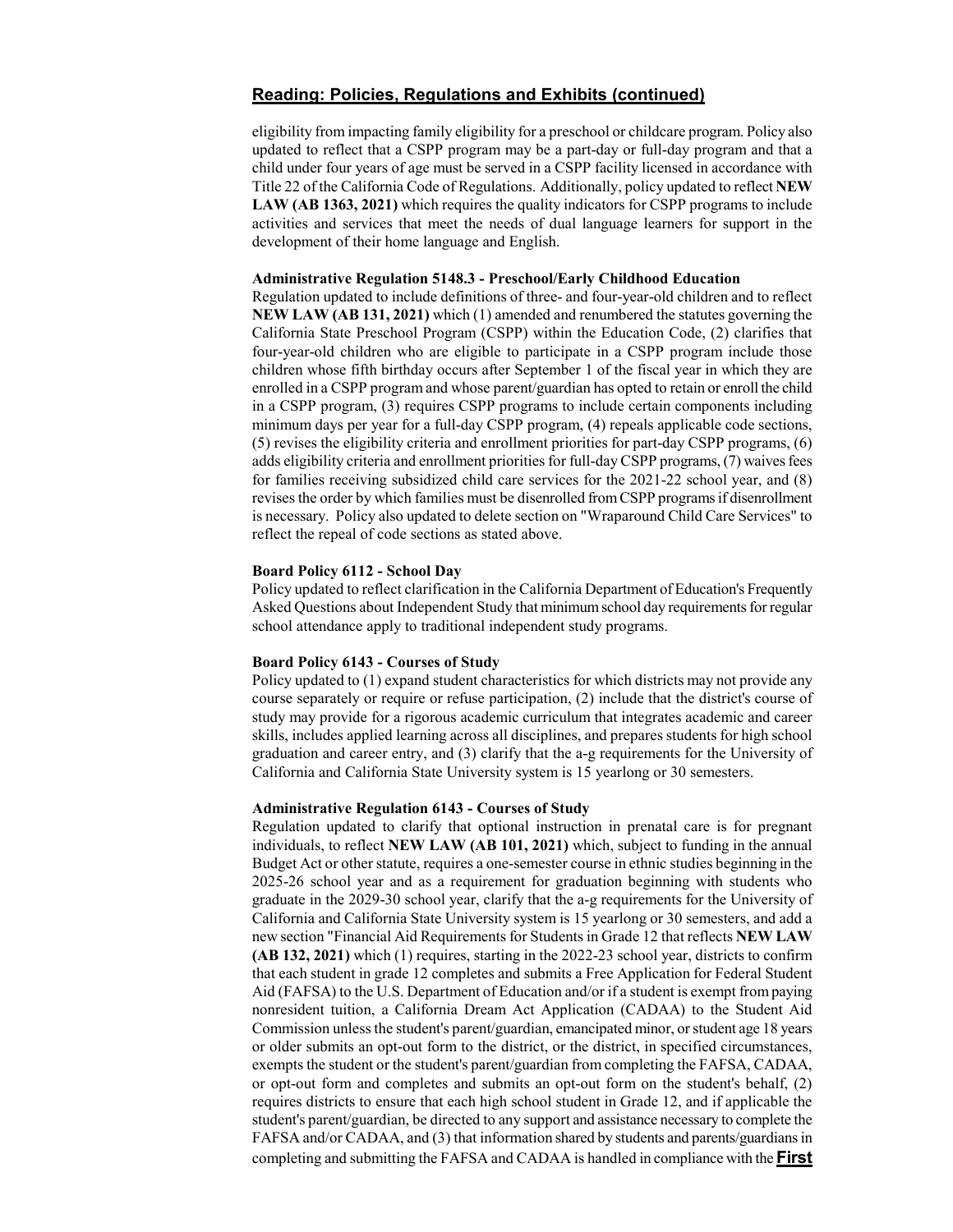federal Family Rights and Privacy Act and applicable state law, regardless of any person's immigration status or other personal information.

# **Board Policy 6170.1 - Transitional Kindergarten**

Policy updated to reflect **NEW LAW (AB 130, 2021)** which (1) gradually revises the timespans for mandatory transitional kindergarten (TK) admittance such that, by the 2025-26 school year, children who turn four by September 1 will be eligible for TK, (2) establishes the California Prekindergarten Planning and Implementation Grant Program as an early learning initiative with the goal of expanding access to classroom-based prekindergarten programs at districts, including but not limited to TK programs, and which requires districts to develop a plan for how all children in the attendance area of the district will have access to full-day learning programs the year before kindergarten, (3) establishes the California Preschool, Transitional Kindergarten, and Full-Day Kindergarten Facilities Grant Program to provide one-time grants to school districts to construct new school facilities or retrofit existing school facilities including for the purpose of providing TK classrooms, (4) prohibits TK eligibility from impacting family eligibility for a preschool or childcare program, and (5) requires districts to maintain an average TK class enrollment of not more than 24 students for each school site and which, commencing with the 2022–23 school year, requires districts to maintain an average of at least one adult for every 12 students for TK classrooms and, contingent upon an appropriation of funding, maintain an average of at least one adult for every 10 students commencing with the 2023-24 school year. Policy also updated to reflect requirements for programs that commingle preschool-age and TK students.

## **Board Policy 6173 - Education for Homeless Children**

Policy updated to reflect **NEW LAW (AB 27, 2021)** which requires districts to ensure that each school within the district identifies all homeless children and unaccompanied youths and to create a web page or post on the district website a list of district liaisons for homeless students, contact information for such liaisons, and specific information on homelessness, including information regarding the educational rights and resources available to persons experiencing homelessness. Policy also updated to reflect **AB 27** requirement for districts that receive American Rescue Plan Elementary and Secondary School Emergency Relief - Homeless Children and Youth funds to administer a housing questionnaire developed by the California Department of Education (CDE) to parents/guardians of all students and all unaccompanied youths and report to CDE the number of homeless children and unaccompanied youths enrolled in the district. In addition, policy updated to reflect **NEW LAW (SB 400, 2021)** which requires CDE to develop and implement a system to verify that districts are providing required training to district liaisons and other appropriate staff at least annually. Policy also updated for clarity and closer alignment with law.

#### **Administrative Regulation 6173 - Education for Homeless Children**

Regulation updated to add email address to the district liaison's contact information since the California Department of Education (CDE) collects email addresses as part of the consolidated application process. Regulation also updated to reflect (1) **NEW LAW (SB 400, 2021)** which requires CDE to provide training materials to district liaisons for the purpose of providing required professional development and support to school personnel who provide services to homeless students; (2) CDE's recommendation regarding how dispute resolution information may be provided to parents/guardians or unaccompanied youth when the student involved is an English learner, including in the native language of the individual or through an interpreter; and (3) **NEW LAW (AB 27, 2021)** which requires districts to create a web page or post on the district website a list of district liaisons, contact information for such liaisons, and specific information on homelessness, including, but not limited to, information regarding the educational rights and resources available to persons experiencing homelessness.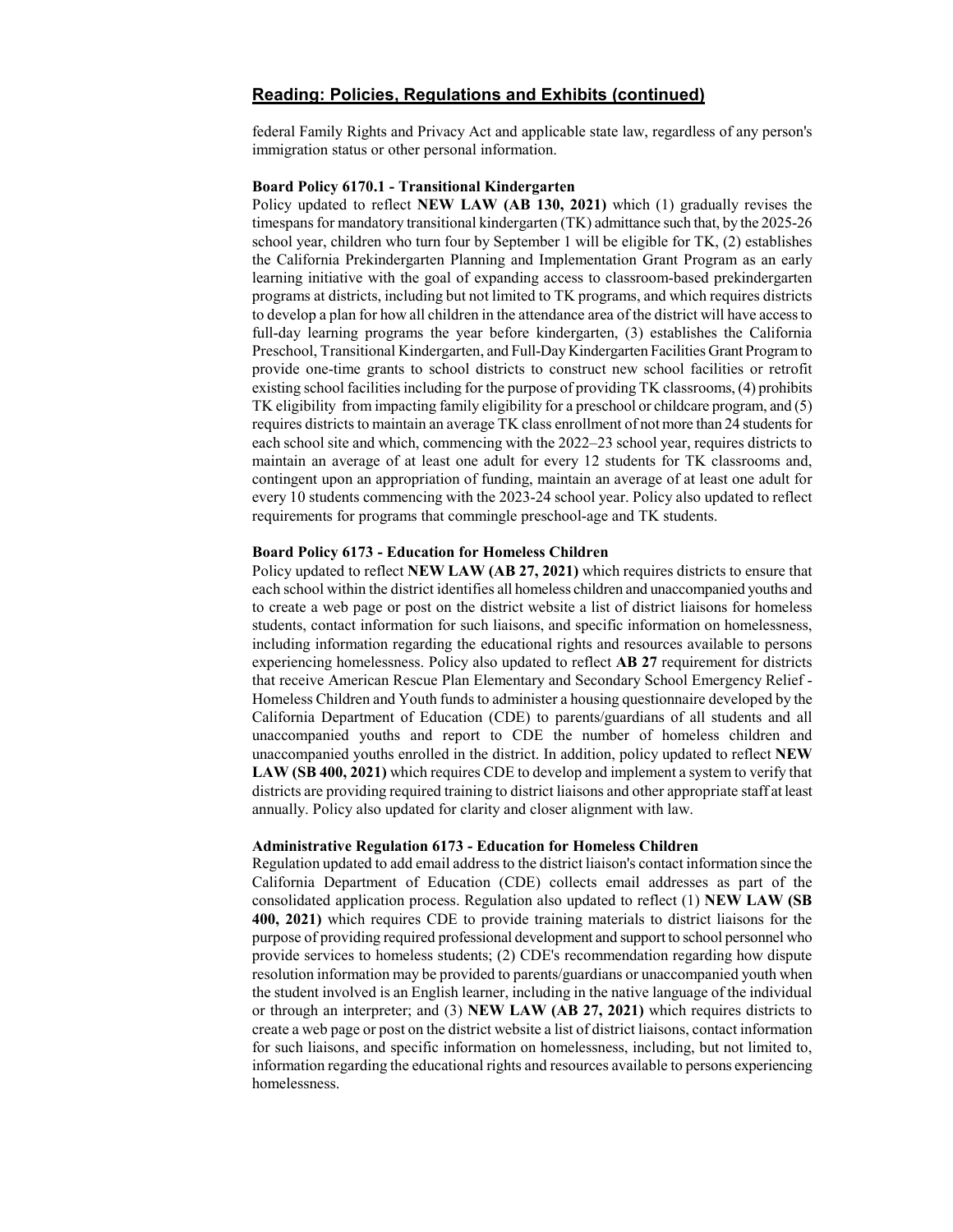# **Exhibit(1) 6173 - Education for Homeless Children**

Exhibit updated for closer alignment with the U.S. Department of Education's "Education for Homeless Children and Youths Program Non-Regulatory Guidance", change the term "verbal" to "oral" to stay consistent with language in the administrative regulation and the California Department of Education's (CDE) "Homeless Education Dispute Resolution Process" letter to districts, and add the district liaison for homeless students email address to the district liaison's contact information as email is such a widely used means of communication and CDE collects email addresses as part of the consolidated application process. Exhibit also updated for clarity and gender neutrality.

## **Exhibit(2) 6173 - Education for Homeless Children**

Exhibit updated to change the term "verbal" to "oral" to stay consistent with language in the administrative regulation and the California Department of Education's (CDE) "Homeless Education Dispute Resolution Process" letter to districts, add the district liaison for homeless students email address to the district liaison's contact information as email is such a widely used means of communication and CDE collects email addresses as part of the consolidated application process, and add that a copy of the dispute form be provided to the parent/guardian or student disputing enrollment as this is recommended in CDE's "Homeless Education Dispute Resolution Process" letter to districts and is stated in the administrative regulation.

#### **Board Bylaw 9150 - Student Board Members**

Bylaw updated to reflect **NEW LAW (AB 824, 2021)** which specifies circumstances under which a governing board may adjust the term of a student board member. Bylaw also updated to enhance legal accuracy and clarity.

#### **Board Bylaw 9320 - Meetings and Notices**

Bylaw updated to clarify that it is discussion among themselves, via technology, of a majority of the governing board regarding an item within the subject matter jurisdiction of the board that can result in a violation of the Brown Act, and that agenda materials are required to be made available for public inspection at the time the materials are distributed to all or a majority of the board when agenda materials relating to an open session of a regular meeting are distributed to the board less than 72 hours before the meeting. Bylaw also updated to add a new section "Teleconferencing During a Proclaimed State of Emergency" which reflects **NEW LAW (AB 361, 2021)** that (1) authorizes boards, until January 1, 2024, to conduct board meetings by teleconference, as specified, without meeting certain requirements otherwise required of teleconference meetings when holding a board meeting during a proclaimed state of emergency when state or local officials have imposed or recommend measures to promote social distancing; to determine whether, as a result of an emergency, meeting in person would present imminent risks to the health or safety of attendees; or when it has been determined, as a result of an emergency, that meeting in person would present imminent risks to the health or safety of attendees, (2) includes that the district may, in its discretion, provide a physical location from which the public may attend or comment and, (3) provides that the board may continue to conduct meetings by teleconference during proclaimed states of emergency by a majority vote finding within 30 days after teleconferencing for the first time and every 30 days thereafter that either the state of emergency continues to directly impact the ability of the board to meet safely in person or that state or local officials continue to impose or recommend measures to promote social distancing.